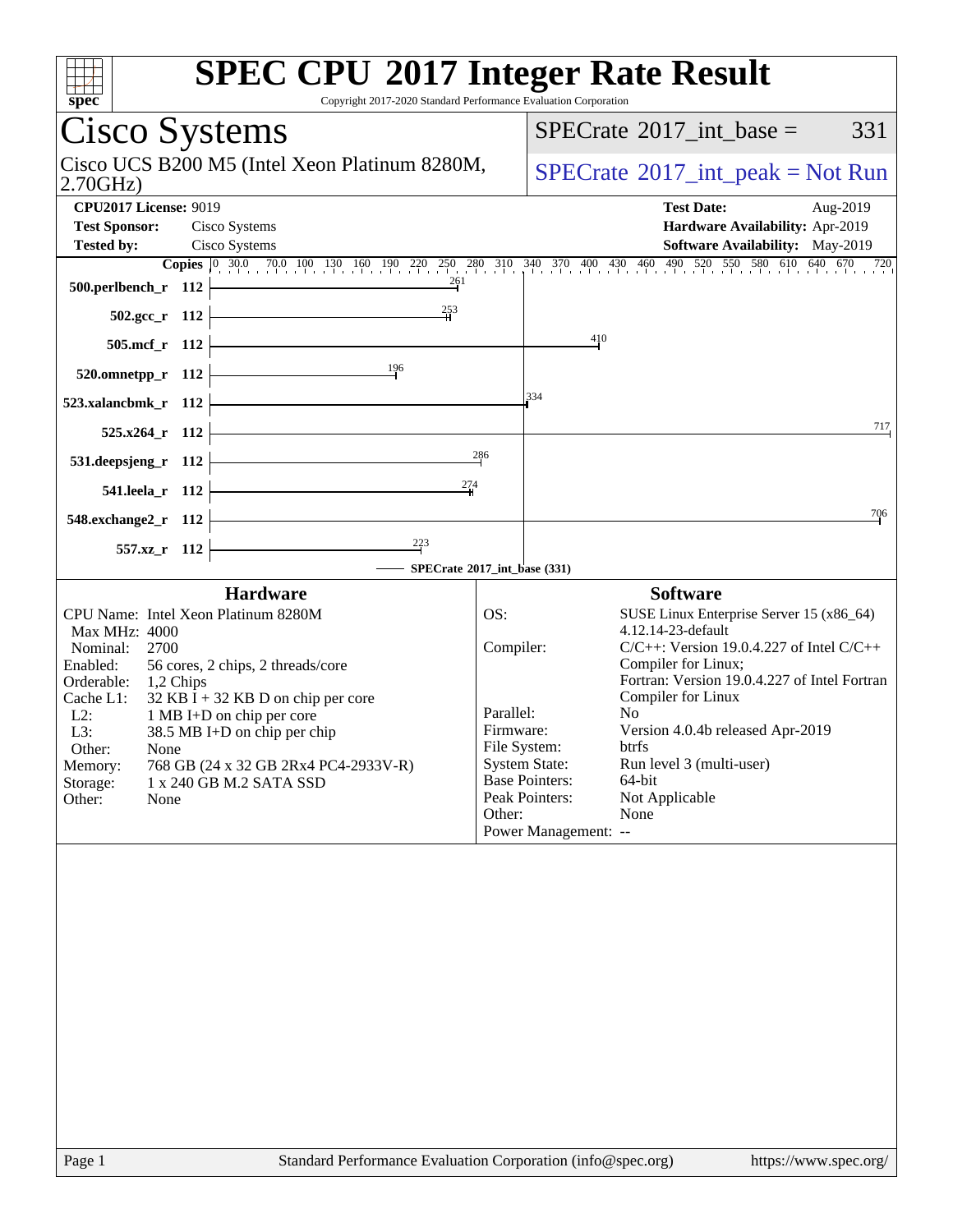

Copyright 2017-2020 Standard Performance Evaluation Corporation

### Cisco Systems

2.70GHz) Cisco UCS B200 M5 (Intel Xeon Platinum 8280M,  $SPECrate^{\circ}2017\_int\_peak = Not Run$  $SPECrate^{\circ}2017\_int\_peak = Not Run$ 

[SPECrate](http://www.spec.org/auto/cpu2017/Docs/result-fields.html#SPECrate2017intbase)<sup>®</sup>2017 int base =  $331$ 

**[CPU2017 License:](http://www.spec.org/auto/cpu2017/Docs/result-fields.html#CPU2017License)** 9019 **[Test Date:](http://www.spec.org/auto/cpu2017/Docs/result-fields.html#TestDate)** Aug-2019 **[Test Sponsor:](http://www.spec.org/auto/cpu2017/Docs/result-fields.html#TestSponsor)** Cisco Systems **[Hardware Availability:](http://www.spec.org/auto/cpu2017/Docs/result-fields.html#HardwareAvailability)** Apr-2019 **[Tested by:](http://www.spec.org/auto/cpu2017/Docs/result-fields.html#Testedby)** Cisco Systems **[Software Availability:](http://www.spec.org/auto/cpu2017/Docs/result-fields.html#SoftwareAvailability)** May-2019

#### **[Results Table](http://www.spec.org/auto/cpu2017/Docs/result-fields.html#ResultsTable)**

|                                                     | <b>Base</b>   |                |       |                |       | <b>Peak</b>    |       |               |                |              |                |              |                |              |
|-----------------------------------------------------|---------------|----------------|-------|----------------|-------|----------------|-------|---------------|----------------|--------------|----------------|--------------|----------------|--------------|
| <b>Benchmark</b>                                    | <b>Copies</b> | <b>Seconds</b> | Ratio | <b>Seconds</b> | Ratio | <b>Seconds</b> | Ratio | <b>Copies</b> | <b>Seconds</b> | <b>Ratio</b> | <b>Seconds</b> | <b>Ratio</b> | <b>Seconds</b> | <b>Ratio</b> |
| $500.$ perlbench_r                                  | 112           | 683            | 261   | 685            | 260   | 682            | 261   |               |                |              |                |              |                |              |
| $502.\text{gcc}_r$                                  | 112           | 627            | 253   | 636            | 249   | 627            | 253   |               |                |              |                |              |                |              |
| $505$ .mcf r                                        | 112           | 441            | 410   | 442            | 409   | 441            | 411   |               |                |              |                |              |                |              |
| 520.omnetpp_r                                       | 112           | 751            | 196   | 749            | 196   | 751            | 196   |               |                |              |                |              |                |              |
| 523.xalancbmk_r                                     | 112           | 354            | 334   | 353            | 335   | 355            | 333   |               |                |              |                |              |                |              |
| 525.x264 r                                          | 112           | 273            | 717   | 274            | 717   | 273            | 717   |               |                |              |                |              |                |              |
| 531.deepsjeng_r                                     | 112           | 450            | 285   | 449            | 286   | 449            | 286   |               |                |              |                |              |                |              |
| 541.leela r                                         | 112           | 677            | 274   | 679            | 273   | 671            | 277   |               |                |              |                |              |                |              |
| 548.exchange2_r                                     | 112           | 415            | 707   | 416            | 706   | 416            | 705   |               |                |              |                |              |                |              |
| 557.xz r                                            | 112           | 544            | 222   | 544            | 223   | 544            | 223   |               |                |              |                |              |                |              |
| $SPECrate^{\circ}2017$ int base =<br>331            |               |                |       |                |       |                |       |               |                |              |                |              |                |              |
| $SPECrate^{\circ}2017$ int peak =<br><b>Not Run</b> |               |                |       |                |       |                |       |               |                |              |                |              |                |              |

Results appear in the [order in which they were run](http://www.spec.org/auto/cpu2017/Docs/result-fields.html#RunOrder). Bold underlined text [indicates a median measurement](http://www.spec.org/auto/cpu2017/Docs/result-fields.html#Median).

#### **[Submit Notes](http://www.spec.org/auto/cpu2017/Docs/result-fields.html#SubmitNotes)**

 The numactl mechanism was used to bind copies to processors. The config file option 'submit' was used to generate numactl commands to bind each copy to a specific processor. For details, please see the config file.

### **[Operating System Notes](http://www.spec.org/auto/cpu2017/Docs/result-fields.html#OperatingSystemNotes)**

Stack size set to unlimited using "ulimit -s unlimited"

#### **[General Notes](http://www.spec.org/auto/cpu2017/Docs/result-fields.html#GeneralNotes)**

Environment variables set by runcpu before the start of the run: LD\_LIBRARY\_PATH = "/home/cpu2017/lib/intel64:/home/cpu2017/lib/ia32:/home/cpu2017/je5.0.1-32" Binaries compiled on a system with 1x Intel Core i9-7900X CPU + 32GB RAM memory using Redhat Enterprise Linux 7.5 Transparent Huge Pages enabled by default Prior to runcpu invocation Filesystem page cache synced and cleared with: sync; echo 3> /proc/sys/vm/drop\_caches runcpu command invoked through numactl i.e.: numactl --interleave=all runcpu <etc> NA: The test sponsor attests, as of date of publication, that CVE-2017-5754 (Meltdown) is mitigated in the system as tested and documented. Yes: The test sponsor attests, as of date of publication, that CVE-2017-5753 (Spectre variant 1) is mitigated in the system as tested and documented. Yes: The test sponsor attests, as of date of publication, that CVE-2017-5715 (Spectre variant 2)

**(Continued on next page)**

| Page 2<br>Standard Performance Evaluation Corporation (info@spec.org)<br>https://www.spec.org/ |
|------------------------------------------------------------------------------------------------|
|------------------------------------------------------------------------------------------------|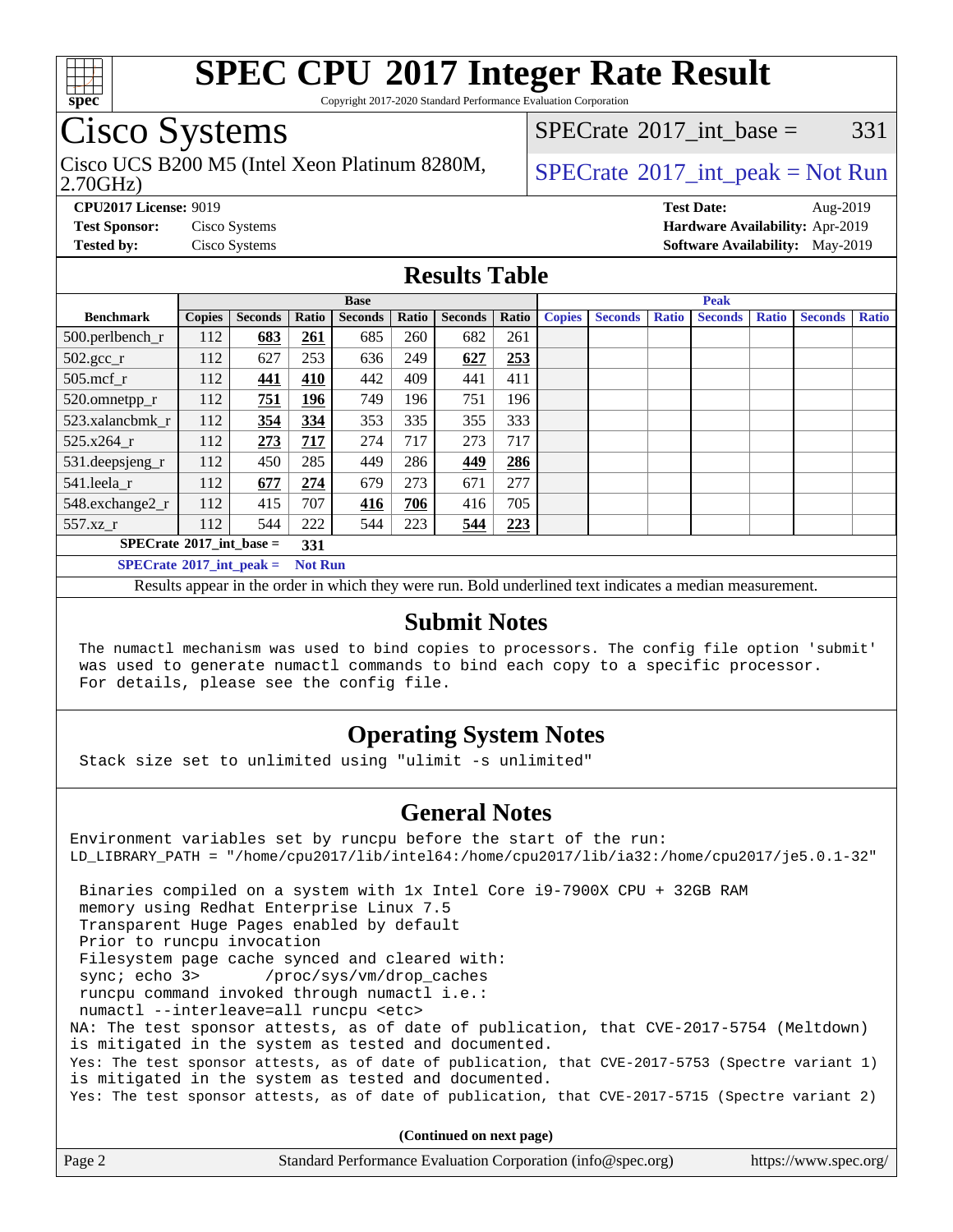

Copyright 2017-2020 Standard Performance Evaluation Corporation

# Cisco Systems

Cisco UCS B200 M5 (Intel Xeon Platinum 8280M,  $SPECrate^{\circ}2017\_int\_peak = Not Run$  $SPECrate^{\circ}2017\_int\_peak = Not Run$ 

 $SPECTate@2017_int\_base = 331$ 

2.70GHz)

**[CPU2017 License:](http://www.spec.org/auto/cpu2017/Docs/result-fields.html#CPU2017License)** 9019 **[Test Date:](http://www.spec.org/auto/cpu2017/Docs/result-fields.html#TestDate)** Aug-2019 **[Test Sponsor:](http://www.spec.org/auto/cpu2017/Docs/result-fields.html#TestSponsor)** Cisco Systems **[Hardware Availability:](http://www.spec.org/auto/cpu2017/Docs/result-fields.html#HardwareAvailability)** Apr-2019 **[Tested by:](http://www.spec.org/auto/cpu2017/Docs/result-fields.html#Testedby)** Cisco Systems **[Software Availability:](http://www.spec.org/auto/cpu2017/Docs/result-fields.html#SoftwareAvailability)** May-2019

#### **[General Notes \(Continued\)](http://www.spec.org/auto/cpu2017/Docs/result-fields.html#GeneralNotes)**

is mitigated in the system as tested and documented.

#### **[Platform Notes](http://www.spec.org/auto/cpu2017/Docs/result-fields.html#PlatformNotes)**

| BIOS Settings:                                 |                                                                                         |                       |  |  |  |
|------------------------------------------------|-----------------------------------------------------------------------------------------|-----------------------|--|--|--|
| Intel HyperThreading Technology set to Enabled |                                                                                         |                       |  |  |  |
| CPU performance set to Enterprise              |                                                                                         |                       |  |  |  |
| Power Performance Tuning set to OS Controls    |                                                                                         |                       |  |  |  |
| SNC set to Enabled                             |                                                                                         |                       |  |  |  |
| IMC Interleaving set to 1-way Interleave       |                                                                                         |                       |  |  |  |
| Sysinfo program /home/cpu2017/bin/sysinfo      |                                                                                         |                       |  |  |  |
|                                                | Rev: r5797 of 2017-06-14 96c45e4568ad54c135fd618bcc091c0f                               |                       |  |  |  |
| running on linux-pmqx Fri Aug 30 13:53:01 2019 |                                                                                         |                       |  |  |  |
|                                                | SUT (System Under Test) info as seen by some common utilities.                          |                       |  |  |  |
| For more information on this section, see      |                                                                                         |                       |  |  |  |
|                                                | https://www.spec.org/cpu2017/Docs/config.html#sysinfo                                   |                       |  |  |  |
| From /proc/cpuinfo                             |                                                                                         |                       |  |  |  |
|                                                | model name : Intel(R) Xeon(R) Platinum 8280M CPU @ 2.70GHz                              |                       |  |  |  |
| "physical id"s (chips)<br>2                    |                                                                                         |                       |  |  |  |
| 112 "processors"                               |                                                                                         |                       |  |  |  |
|                                                | cores, siblings (Caution: counting these is hw and system dependent. The following      |                       |  |  |  |
|                                                | excerpts from /proc/cpuinfo might not be reliable. Use with caution.)                   |                       |  |  |  |
| $cpu$ cores : 28                               |                                                                                         |                       |  |  |  |
| siblings : 56                                  |                                                                                         |                       |  |  |  |
| 28 29 30                                       | physical 0: cores 0 1 2 3 4 5 6 8 9 10 11 12 13 14 16 17 18 19 20 21 22 24 25 26 27     |                       |  |  |  |
|                                                | physical 1: cores 0 1 2 3 4 5 6 8 9 10 11 12 13 14 16 17 18 19 20 21 22 24 25 26 27     |                       |  |  |  |
| 28 29 30                                       |                                                                                         |                       |  |  |  |
| From 1scpu:                                    |                                                                                         |                       |  |  |  |
| Architecture:                                  | x86 64                                                                                  |                       |  |  |  |
| $CPU$ op-mode(s):                              | $32$ -bit, $64$ -bit                                                                    |                       |  |  |  |
| Byte Order:                                    | Little Endian                                                                           |                       |  |  |  |
| CPU(s):                                        | 112                                                                                     |                       |  |  |  |
| On-line CPU(s) list: $0-111$                   |                                                                                         |                       |  |  |  |
| Thread(s) per core:                            | 2                                                                                       |                       |  |  |  |
| $Core(s)$ per socket:                          | 28                                                                                      |                       |  |  |  |
| Socket(s):                                     | $\overline{2}$                                                                          |                       |  |  |  |
| NUMA $node(s)$ :                               | 4                                                                                       |                       |  |  |  |
| Vendor ID:                                     | GenuineIntel                                                                            |                       |  |  |  |
| CPU family:                                    | б.                                                                                      |                       |  |  |  |
| Model:                                         | 85                                                                                      |                       |  |  |  |
| Model name:                                    | $Intel(R) Xeon(R) Platinum 8280M CPU @ 2.70GHz$                                         |                       |  |  |  |
| Stepping:                                      | 6                                                                                       |                       |  |  |  |
|                                                |                                                                                         |                       |  |  |  |
| Page 3                                         | (Continued on next page)<br>Standard Performance Evaluation Corporation (info@spec.org) | https://www.spec.org/ |  |  |  |
|                                                |                                                                                         |                       |  |  |  |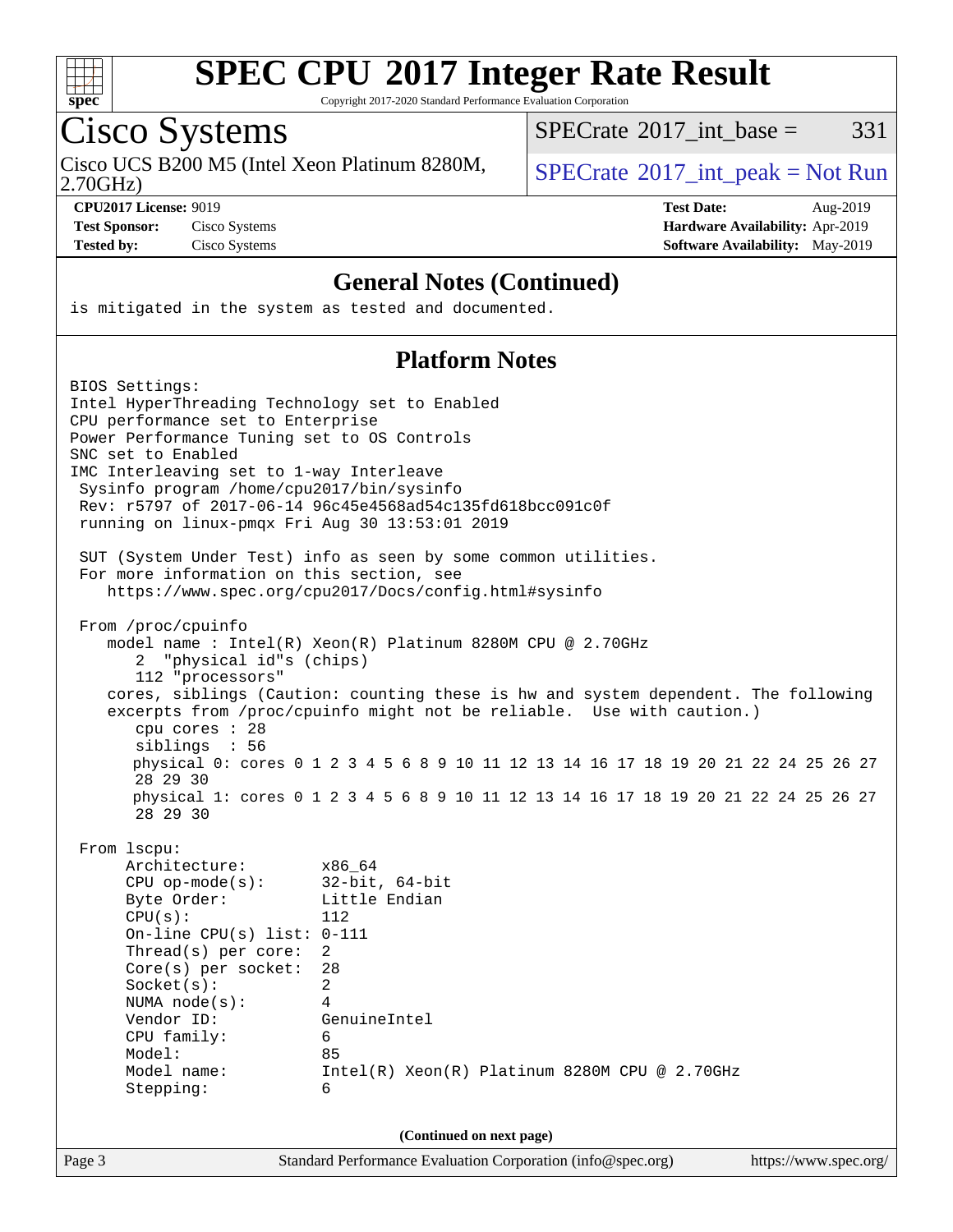

Copyright 2017-2020 Standard Performance Evaluation Corporation

Cisco Systems

2.70GHz) Cisco UCS B200 M5 (Intel Xeon Platinum 8280M,  $SPECrate^{\circ}2017\_int\_peak = Not Run$  $SPECrate^{\circ}2017\_int\_peak = Not Run$ 

 $SPECTate@2017_int\_base = 331$ 

**[CPU2017 License:](http://www.spec.org/auto/cpu2017/Docs/result-fields.html#CPU2017License)** 9019 **[Test Date:](http://www.spec.org/auto/cpu2017/Docs/result-fields.html#TestDate)** Aug-2019

**[Test Sponsor:](http://www.spec.org/auto/cpu2017/Docs/result-fields.html#TestSponsor)** Cisco Systems **[Hardware Availability:](http://www.spec.org/auto/cpu2017/Docs/result-fields.html#HardwareAvailability)** Apr-2019 **[Tested by:](http://www.spec.org/auto/cpu2017/Docs/result-fields.html#Testedby)** Cisco Systems **[Software Availability:](http://www.spec.org/auto/cpu2017/Docs/result-fields.html#SoftwareAvailability)** May-2019

**[Platform Notes \(Continued\)](http://www.spec.org/auto/cpu2017/Docs/result-fields.html#PlatformNotes)**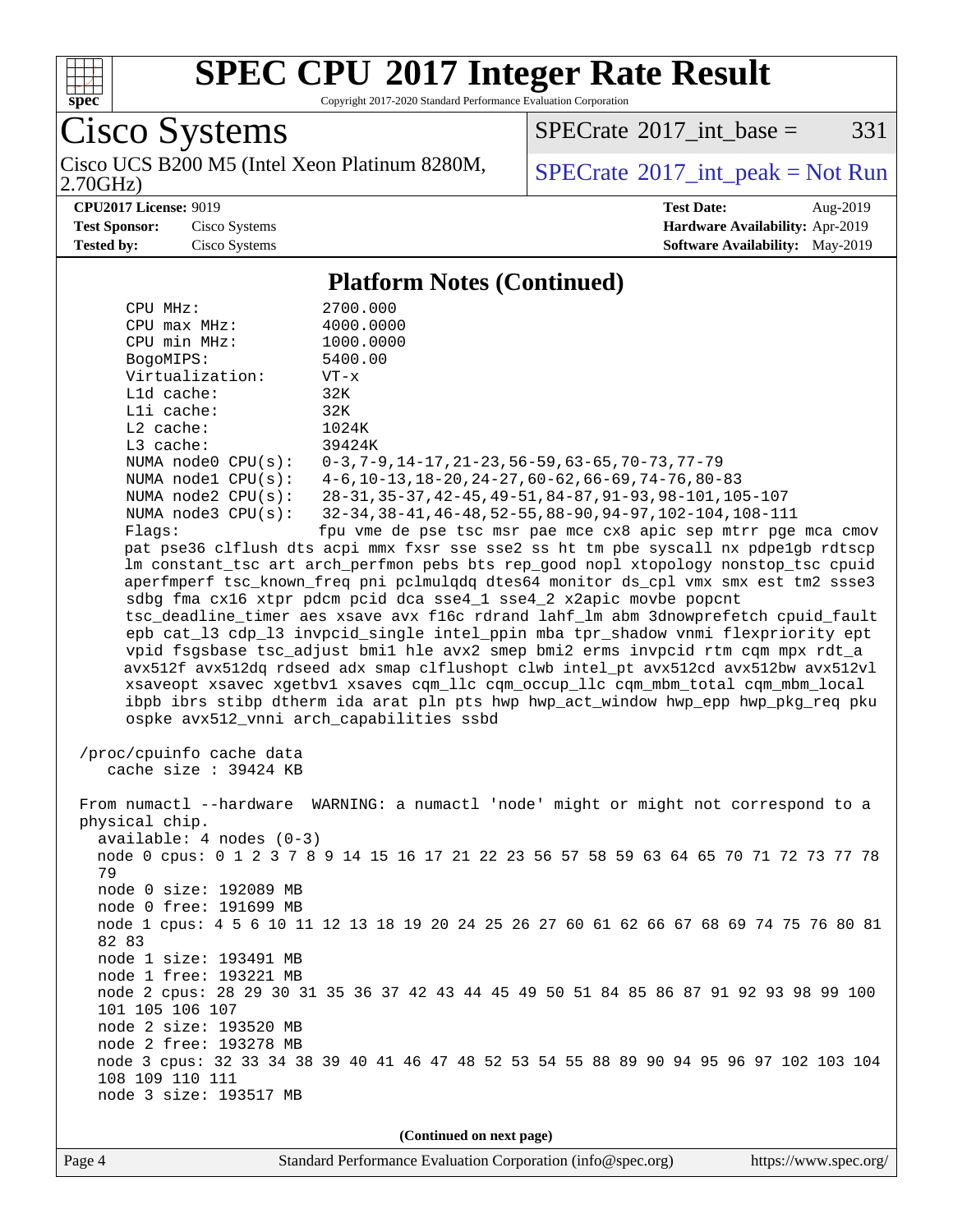

Copyright 2017-2020 Standard Performance Evaluation Corporation

#### Cisco Systems 2.70GHz) Cisco UCS B200 M5 (Intel Xeon Platinum 8280M,  $SPECrate^{\circ}2017$  $SPECrate^{\circ}2017$  int peak = Not Run [SPECrate](http://www.spec.org/auto/cpu2017/Docs/result-fields.html#SPECrate2017intbase)<sup>®</sup>2017 int base =  $331$ **[CPU2017 License:](http://www.spec.org/auto/cpu2017/Docs/result-fields.html#CPU2017License)** 9019 **[Test Date:](http://www.spec.org/auto/cpu2017/Docs/result-fields.html#TestDate)** Aug-2019 **[Test Sponsor:](http://www.spec.org/auto/cpu2017/Docs/result-fields.html#TestSponsor)** Cisco Systems **[Hardware Availability:](http://www.spec.org/auto/cpu2017/Docs/result-fields.html#HardwareAvailability)** Apr-2019 **[Tested by:](http://www.spec.org/auto/cpu2017/Docs/result-fields.html#Testedby)** Cisco Systems **[Software Availability:](http://www.spec.org/auto/cpu2017/Docs/result-fields.html#SoftwareAvailability)** May-2019 **[Platform Notes \(Continued\)](http://www.spec.org/auto/cpu2017/Docs/result-fields.html#PlatformNotes)** node 3 free: 193279 MB node distances: node 0 1 2 3 0: 10 11 21 21 1: 11 10 21 21 2: 21 21 10 11 3: 21 21 11 10 From /proc/meminfo MemTotal: 791161492 kB HugePages\_Total: 0 Hugepagesize: 2048 kB From /etc/\*release\* /etc/\*version\* os-release: NAME="SLES" VERSION="15" VERSION\_ID="15" PRETTY\_NAME="SUSE Linux Enterprise Server 15" ID="sles" ID\_LIKE="suse" ANSI\_COLOR="0;32" CPE\_NAME="cpe:/o:suse:sles:15" uname -a: Linux linux-pmqx 4.12.14-23-default #1 SMP Tue May 29 21:04:44 UTC 2018 (cd0437b) x86\_64 x86\_64 x86\_64 GNU/Linux run-level 3 Aug 30 13:43 SPEC is set to: /home/cpu2017 Filesystem Type Size Used Avail Use% Mounted on /dev/sdb4 btrfs 169G 15G 153G 9% /home Additional information from dmidecode follows. WARNING: Use caution when you interpret this section. The 'dmidecode' program reads system data which is "intended to allow hardware to be accurately determined", but the intent may not be met, as there are frequent changes to hardware, firmware, and the "DMTF SMBIOS" standard. BIOS Cisco Systems, Inc. B200M5.4.0.4b.0.0407191258 04/07/2019 Memory: 24x 0xCE00 M393A4K40CB2-CVF 32 GB 2 rank 2933, configured at 2934 (End of data from sysinfo program)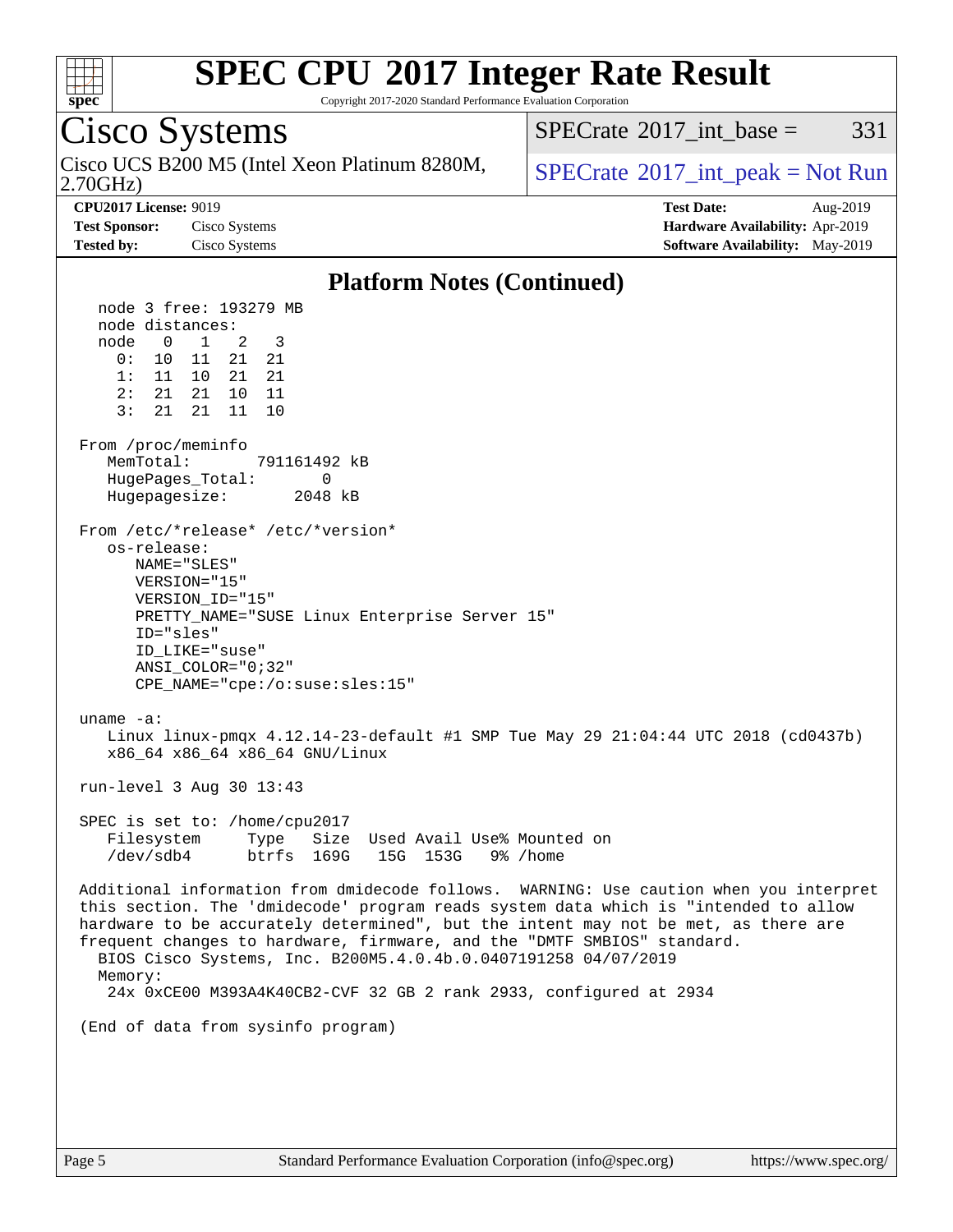

Copyright 2017-2020 Standard Performance Evaluation Corporation

Cisco Systems

Cisco UCS B200 M5 (Intel Xeon Platinum 8280M,  $SPECrate^{\circ}2017\_int\_peak = Not Run$  $SPECrate^{\circ}2017\_int\_peak = Not Run$ 

 $SPECTate$ <sup>®</sup>[2017\\_int\\_base =](http://www.spec.org/auto/cpu2017/Docs/result-fields.html#SPECrate2017intbase) 331

2.70GHz)

**[Tested by:](http://www.spec.org/auto/cpu2017/Docs/result-fields.html#Testedby)** Cisco Systems **[Software Availability:](http://www.spec.org/auto/cpu2017/Docs/result-fields.html#SoftwareAvailability)** May-2019

**[CPU2017 License:](http://www.spec.org/auto/cpu2017/Docs/result-fields.html#CPU2017License)** 9019 **[Test Date:](http://www.spec.org/auto/cpu2017/Docs/result-fields.html#TestDate)** Aug-2019 **[Test Sponsor:](http://www.spec.org/auto/cpu2017/Docs/result-fields.html#TestSponsor)** Cisco Systems **[Hardware Availability:](http://www.spec.org/auto/cpu2017/Docs/result-fields.html#HardwareAvailability)** Apr-2019

#### **[Compiler Version Notes](http://www.spec.org/auto/cpu2017/Docs/result-fields.html#CompilerVersionNotes)**

### **[Base Compiler Invocation](http://www.spec.org/auto/cpu2017/Docs/result-fields.html#BaseCompilerInvocation)**

[C benchmarks](http://www.spec.org/auto/cpu2017/Docs/result-fields.html#Cbenchmarks): [icc -m64 -std=c11](http://www.spec.org/cpu2017/results/res2019q3/cpu2017-20190903-17716.flags.html#user_CCbase_intel_icc_64bit_c11_33ee0cdaae7deeeab2a9725423ba97205ce30f63b9926c2519791662299b76a0318f32ddfffdc46587804de3178b4f9328c46fa7c2b0cd779d7a61945c91cd35)

[C++ benchmarks:](http://www.spec.org/auto/cpu2017/Docs/result-fields.html#CXXbenchmarks) [icpc -m64](http://www.spec.org/cpu2017/results/res2019q3/cpu2017-20190903-17716.flags.html#user_CXXbase_intel_icpc_64bit_4ecb2543ae3f1412ef961e0650ca070fec7b7afdcd6ed48761b84423119d1bf6bdf5cad15b44d48e7256388bc77273b966e5eb805aefd121eb22e9299b2ec9d9)

[Fortran benchmarks](http://www.spec.org/auto/cpu2017/Docs/result-fields.html#Fortranbenchmarks): [ifort -m64](http://www.spec.org/cpu2017/results/res2019q3/cpu2017-20190903-17716.flags.html#user_FCbase_intel_ifort_64bit_24f2bb282fbaeffd6157abe4f878425411749daecae9a33200eee2bee2fe76f3b89351d69a8130dd5949958ce389cf37ff59a95e7a40d588e8d3a57e0c3fd751)

### **[Base Portability Flags](http://www.spec.org/auto/cpu2017/Docs/result-fields.html#BasePortabilityFlags)**

 500.perlbench\_r: [-DSPEC\\_LP64](http://www.spec.org/cpu2017/results/res2019q3/cpu2017-20190903-17716.flags.html#b500.perlbench_r_basePORTABILITY_DSPEC_LP64) [-DSPEC\\_LINUX\\_X64](http://www.spec.org/cpu2017/results/res2019q3/cpu2017-20190903-17716.flags.html#b500.perlbench_r_baseCPORTABILITY_DSPEC_LINUX_X64) 502.gcc\_r: [-DSPEC\\_LP64](http://www.spec.org/cpu2017/results/res2019q3/cpu2017-20190903-17716.flags.html#suite_basePORTABILITY502_gcc_r_DSPEC_LP64) 505.mcf\_r: [-DSPEC\\_LP64](http://www.spec.org/cpu2017/results/res2019q3/cpu2017-20190903-17716.flags.html#suite_basePORTABILITY505_mcf_r_DSPEC_LP64) 520.omnetpp\_r: [-DSPEC\\_LP64](http://www.spec.org/cpu2017/results/res2019q3/cpu2017-20190903-17716.flags.html#suite_basePORTABILITY520_omnetpp_r_DSPEC_LP64)

**(Continued on next page)**

Page 6 Standard Performance Evaluation Corporation [\(info@spec.org\)](mailto:info@spec.org) <https://www.spec.org/>